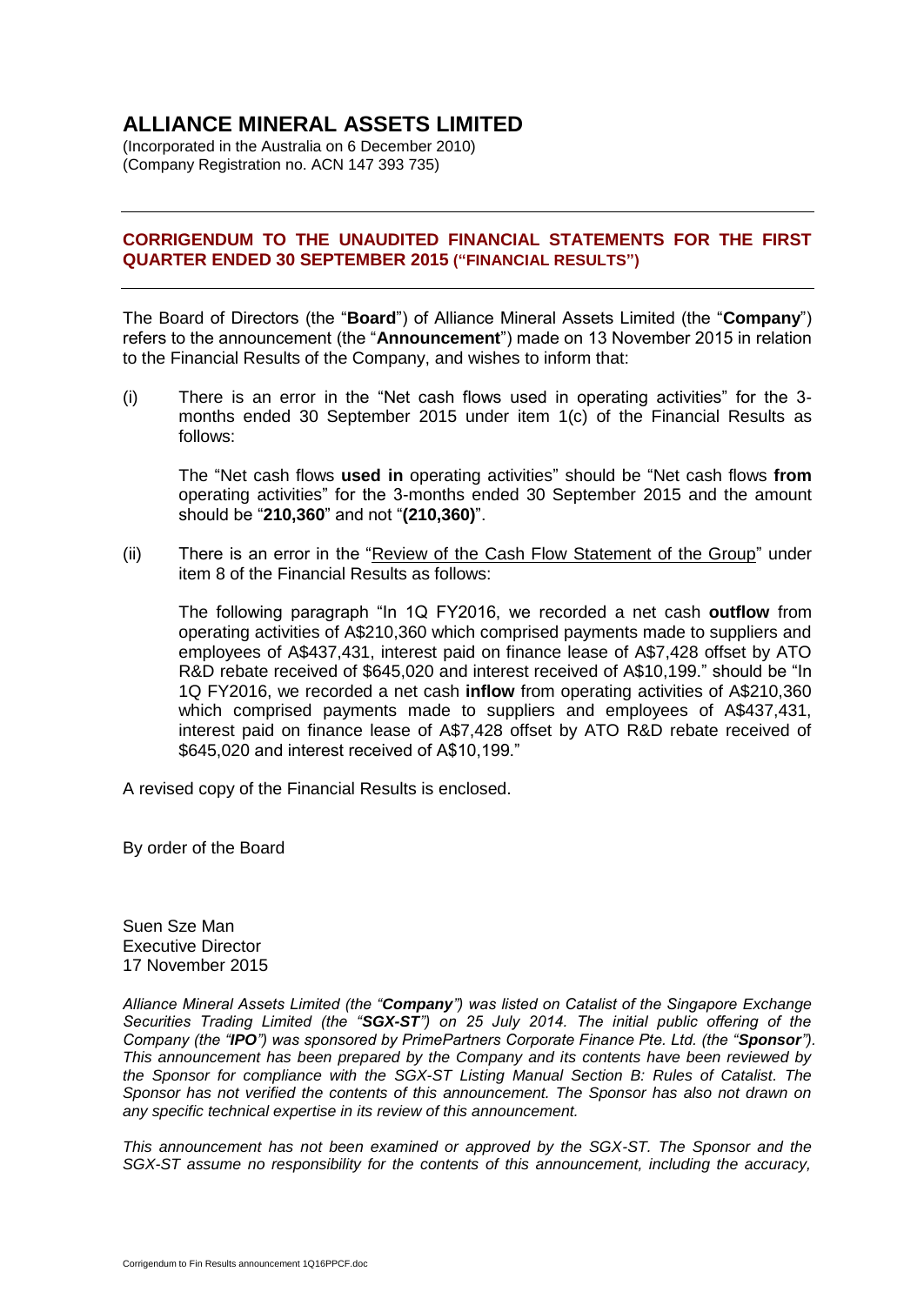*completeness or correctness of any of the information, statements or opinions made or reports contained in this announcement.*

*The contact person for the Sponsor is Mr Lance Tan, Director, Continuing Sponsorship, at 16 Collyer Quay, #10-00 Income at Raffles, Singapore 049318, telephone (65) 62298088.*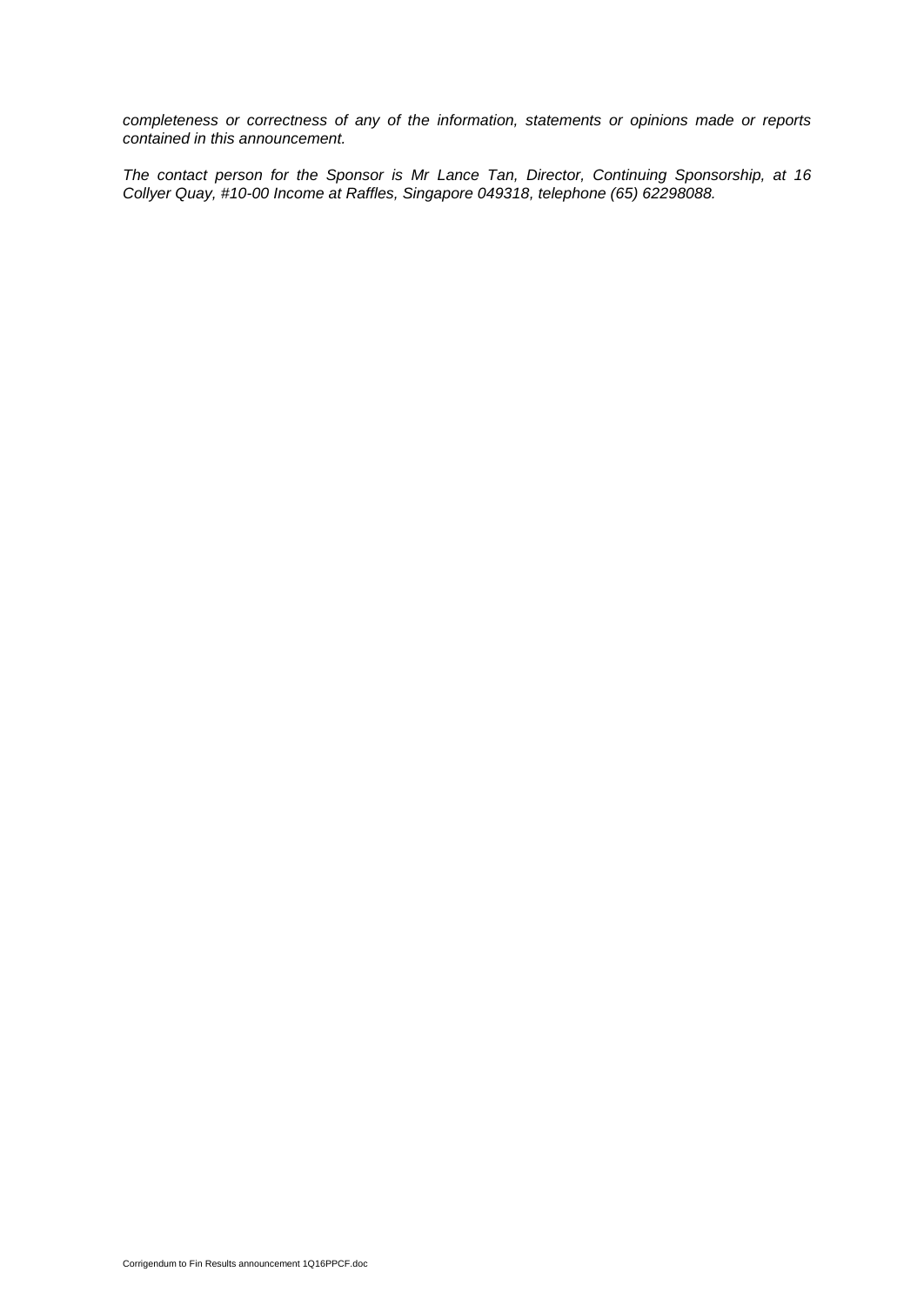(Company Registration Number: ACN 147 393 735) (Incorporated in Australia on 6 December 2010)

## **Unaudited Financial Statement and Dividend Announcement For the First Quarter Ended 30 September 2015 ("1Q FY2016")**

*Alliance Mineral Assets Limited (the "***Company***") was listed on Catalist of the Singapore Exchange Securities Trading Limited (the "***SGX-ST***") on 25 July 2014. The initial public offering of the Company (the "***IPO***") was sponsored by PrimePartners Corporate Finance Pte. Ltd. (the "***Sponsor***").* 

*This announcement has been prepared by the Company and its contents have been reviewed by the Sponsor for compliance with the SGX-ST Listing Manual Section B: Rules of Catalist. The Sponsor has not verified the contents of this announcement. The Sponsor has also not drawn on any specific technical expertise in its review of this announcement.* 

*This announcement has not been examined or approved by the SGX-ST. The Sponsor and the SGX-ST assume no responsibility for the contents of this announcement, including the accuracy, completeness or correctness of any of the information, statements or opinions made or reports contained in this announcement.* 

*The contact person for the Sponsor is Mr Lance Tan, Director, Continuing Sponsorship, at 16 Collyer Quay, #10-00 Income at Raffles, Singapore 049318, telephone (65) 62298088.*

## **Background**

The Company was incorporated in the Commonwealth of Australia on 6 December 2010 under the Corporations Act as a public company limited by shares, under the name of "HRM Resources Australia Ltd". On 13 March 2014, the Company's name was changed to "Alliance Mineral Assets Limited." The Company was admitted to the Catalist on 25 July 2014.

The Company is currently headquartered in Perth, Western Australia, and possesses the right to explore and mine Tantalum at the Bald Hill Tantalite Mine, and surrounding areas. The Bald Hill Project, which spans 59,000 hectares, is located within the Eastern Goldfields Province of the Archaean Yilgarn Block, within the Shire of Coolgardie, approximately 50 km east of Widgiemooltha, the nearest township.

As of June 2015, the Company had commenced processing Pegmatite Ore through its Bald Hill Primary Processing Treatment Plant as part of the commissioning process for the refurbished plant. We have since produced sample tantalite concentrate from our Boulder Secondary Beneficiation Plant for customer testing and acceptance. Currently we are continuing to process ore at the Primary Processing Treatment Plant at Bald Hill as part of the Plant Commissioning process.

The Company has no subsidiary companies and therefore, all figures presented herein are those of the Company.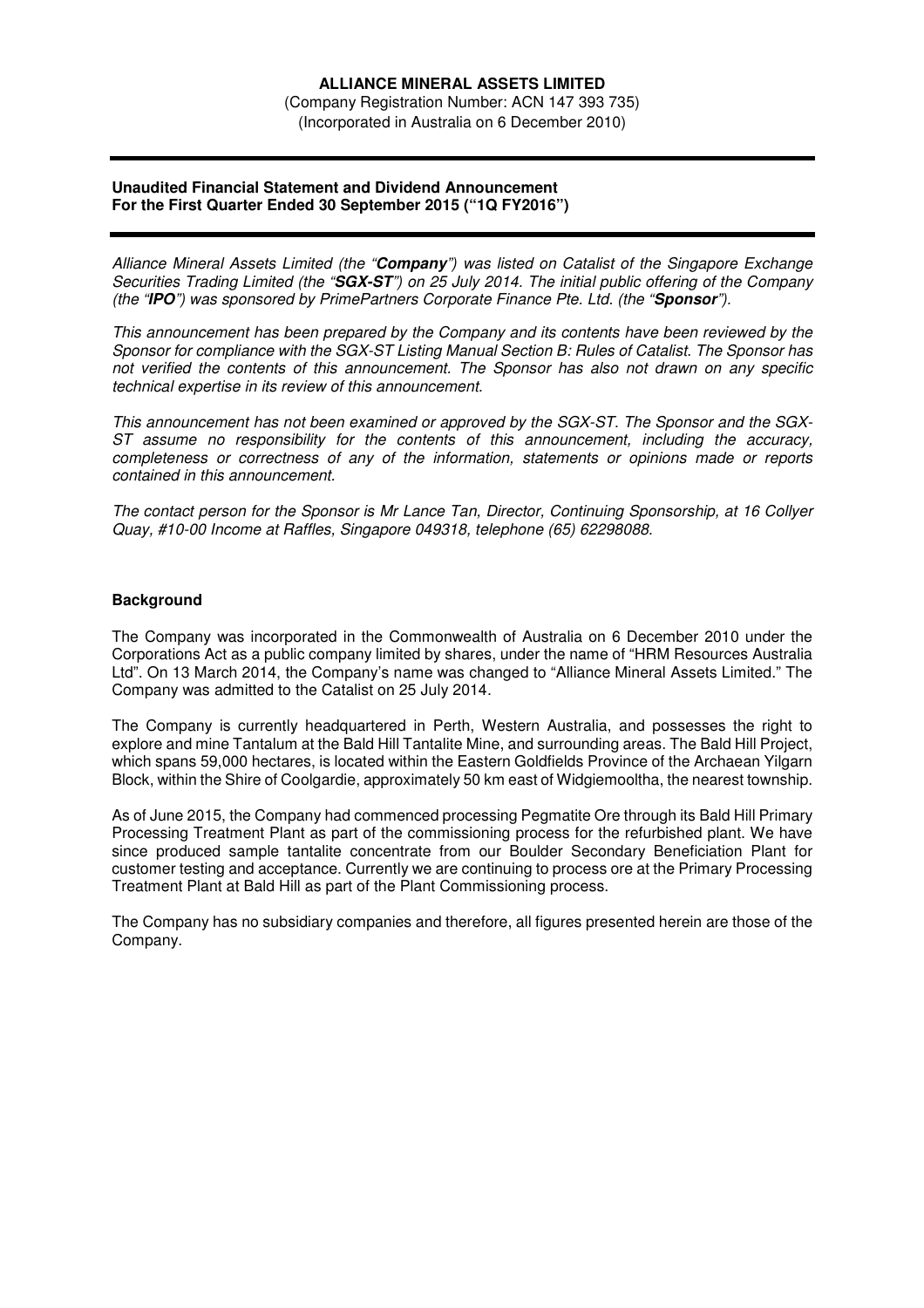## **PART I - INFORMATION REQUIRED FOR ANNOUNCEMENTS OF QUARTERLY (Q1, Q2 & Q3), HALF-YEAR AND FULL YEAR RESULTS**

**1(a)(i) An income statement and statement of comprehensive income, or a statement of comprehensive income (for the group) together with a comparative statement for the corresponding period of the immediately preceding financial year** 

|                                                                                             | For 3-months Ended<br>30 September<br>2015<br>2014 |             | Increase $/$ |  |
|---------------------------------------------------------------------------------------------|----------------------------------------------------|-------------|--------------|--|
|                                                                                             | (Unaudited) (Unaudited)                            |             | (Decrease)   |  |
|                                                                                             | A\$                                                | A\$         | %            |  |
| Interest income                                                                             | 10,199                                             | 1,245       | 719          |  |
| Gain on foreign exchange                                                                    | 110,913                                            | 388,599     | (71)         |  |
| Loss on disposal of fixed assets                                                            |                                                    | (1,404)     | n.m          |  |
| Loss on settlement of financial instruments                                                 |                                                    | (280, 428)  | n.m          |  |
| Fair value movement on derivatives                                                          |                                                    | (14, 889)   | n.m          |  |
| Accounting and audit expenses                                                               | 1,560                                              | (38, 702)   | n.m          |  |
| Consultants and contractors fees                                                            | $\qquad \qquad \blacksquare$                       | (24, 156)   | n.m          |  |
| Directors' Salary & fees                                                                    | (82, 889)                                          | (23, 229)   | 75           |  |
| Tenement expenses                                                                           | (90, 450)                                          | (88, 881)   | 2            |  |
| <b>Bald Hill project expenses</b>                                                           |                                                    | (626)       | n.m          |  |
| Listing expenses                                                                            |                                                    | (404, 943)  | n.m          |  |
| Administrative expenses                                                                     | (169, 568)                                         | (75, 734)   | 124          |  |
| Employee salaries and other benefits<br>expenses                                            | (164, 541)                                         | (309, 475)  | (47)         |  |
| Borrowing costs                                                                             | (140, 157)                                         | (146, 835)  | (5)          |  |
| Loss before income tax                                                                      | (524, 933)                                         | (1,019,458) | (49)         |  |
| Income tax expense                                                                          |                                                    |             |              |  |
| Loss after tax                                                                              | (524, 933)                                         | (1,019,458) | (49)         |  |
| Other comprehensive income                                                                  |                                                    |             |              |  |
| Total comprehensive loss for the financial<br>year attributable to owners of the<br>Company | (524, 933)                                         | (1,019,458) | (49)         |  |

 $(i)$  n.m = not meaningful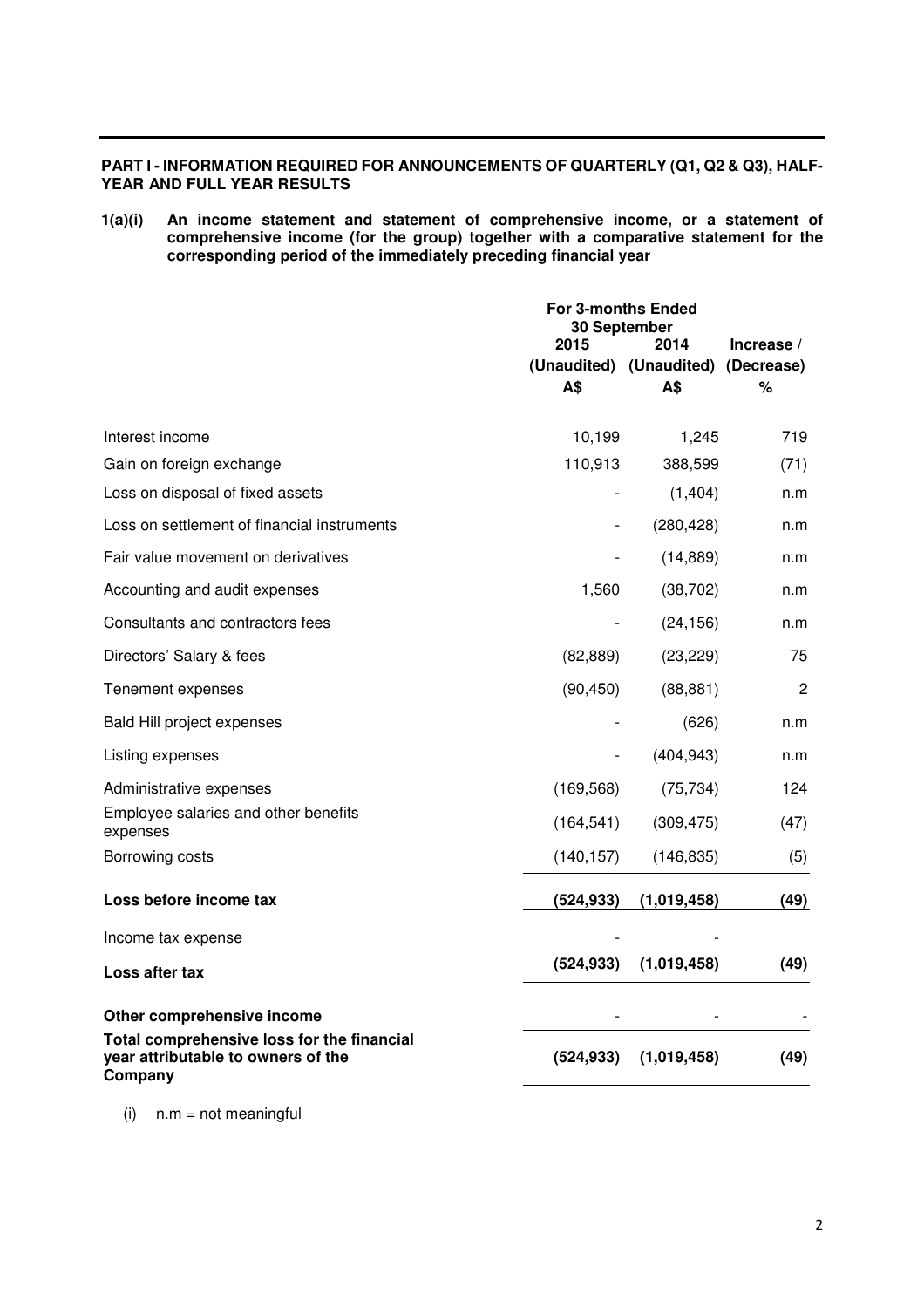|                                             | 3-months ended<br>30 September             |            |              |
|---------------------------------------------|--------------------------------------------|------------|--------------|
|                                             | 2015<br>(Unaudited) (Unaudited) (Decrease) | 2014       | Increase $/$ |
|                                             | A\$                                        | A\$        | $\%$         |
| Interest income                             | 7,652                                      | 1,245      | 719          |
| Gain on foreign exchange                    | 110,913                                    | 388,599    | (71)         |
| Loss on disposal of fixed assets            |                                            | (1,404)    | n.m          |
| Loss on settlement of financial instruments | ۰                                          | (280, 428) | n.m          |
| Fair value movement on derivatives (1)      |                                            | (14, 889)  | n.m          |
| Borrowing costs                             | (140, 157)                                 | (146, 835) | (5)          |
| Depreciation expense                        | (12,034)                                   | (4, 125)   | 192          |
| Listing expenses                            |                                            | (404,943)  | n.m          |

## **1(a)(ii) Notes to Consolidated Statement of Comprehensive Income**

(1) In accordance with IAS 39 Financial Instruments, the mandatory conversion right has been bifurcated and accounted for on a fair value basis with all movements recognized in profit and loss.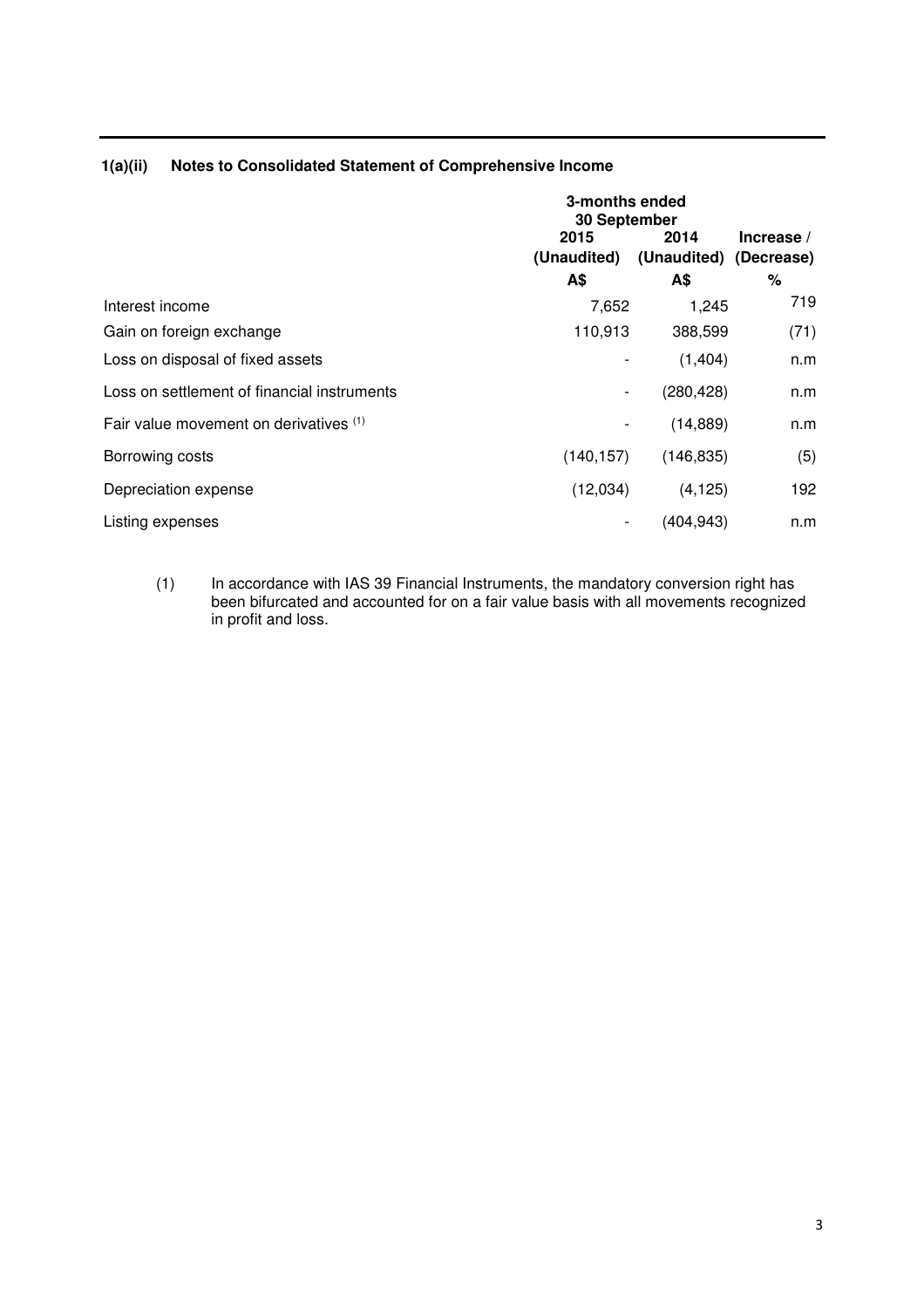| 1(b)(i) A statement of financial position (for the issuer and group), together with a comparative |
|---------------------------------------------------------------------------------------------------|
| statement as at the end of the immediately preceding financial year                               |

|                                       | As at        |                |  |
|---------------------------------------|--------------|----------------|--|
|                                       | 30 September | 30 June        |  |
|                                       | 2015         | 2015           |  |
|                                       | (Unaudited)  | (Audited)      |  |
|                                       | A\$          | A\$            |  |
| <b>CURRENT ASSETS</b>                 |              |                |  |
| Cash and cash equivalents             | 3,316,990    | 3,856,137      |  |
| Other receivables                     | 1,156,043    | 1,839,040      |  |
| Other current assets                  | 8,861        | 31,163         |  |
| TOTAL CURRENT ASSETS                  | 4,481,894    | 5,726,340      |  |
| <b>NON CURRENT ASSETS</b>             |              |                |  |
| Receivables                           | 1,031,651    | 986,212        |  |
| Mine development                      | 1,313,597    | 392,602        |  |
| <b>Deferred Tax Asset</b>             | 1,710,948    | 1,710,948      |  |
| Property plant & equipment            | 14,206,556   | 14,309,402     |  |
| TOTAL NON CURRENT ASSETS              | 18,262,752   | 17,399,164     |  |
| <b>TOTAL ASSETS</b>                   |              |                |  |
|                                       | 22,744,646   | 23,125,504     |  |
| <b>CURRENT LIABILITIES</b>            |              |                |  |
| Trade and other payables              | 1,198,191    | 860,770        |  |
| <b>Employee Benefit Liabilities</b>   | 42,763       | 32,716         |  |
| Interest bearing loans and borrowings | 16,241       | 42,352         |  |
| <b>TOTAL CURRENT LIABILITIES</b>      | 1,257,195    | 935,838        |  |
| <b>NON CURRENT LIABILITIES</b>        |              |                |  |
| Trade and other payables              | 2,566,677    | 2,783,948      |  |
| Provision for rehabilitation          | 1,417,521    | 1,417,521      |  |
| Interest bearing loans and borrowings | 1,049,322    | 1,009,333      |  |
| TOTAL NON CURRENT LIABILITIES         | 5,033,520    | 5,210,802      |  |
| <b>TOTAL LIABILITIES</b>              | 6,290,715    | 6,146,640      |  |
| <b>NET ASSETS</b>                     | 16,453,931   | 16,978,864     |  |
| <b>EQUITY</b>                         |              |                |  |
| <b>Issued capital</b>                 | 34,011,266   | 34,011,265     |  |
| Reserves                              | 2,463,505    | 2,463,505      |  |
| <b>Accumulated losses</b>             | (20,020,839) | (19, 495, 906) |  |
| <b>TOTAL EQUITY</b>                   | 16,453,931   | 16,978,864     |  |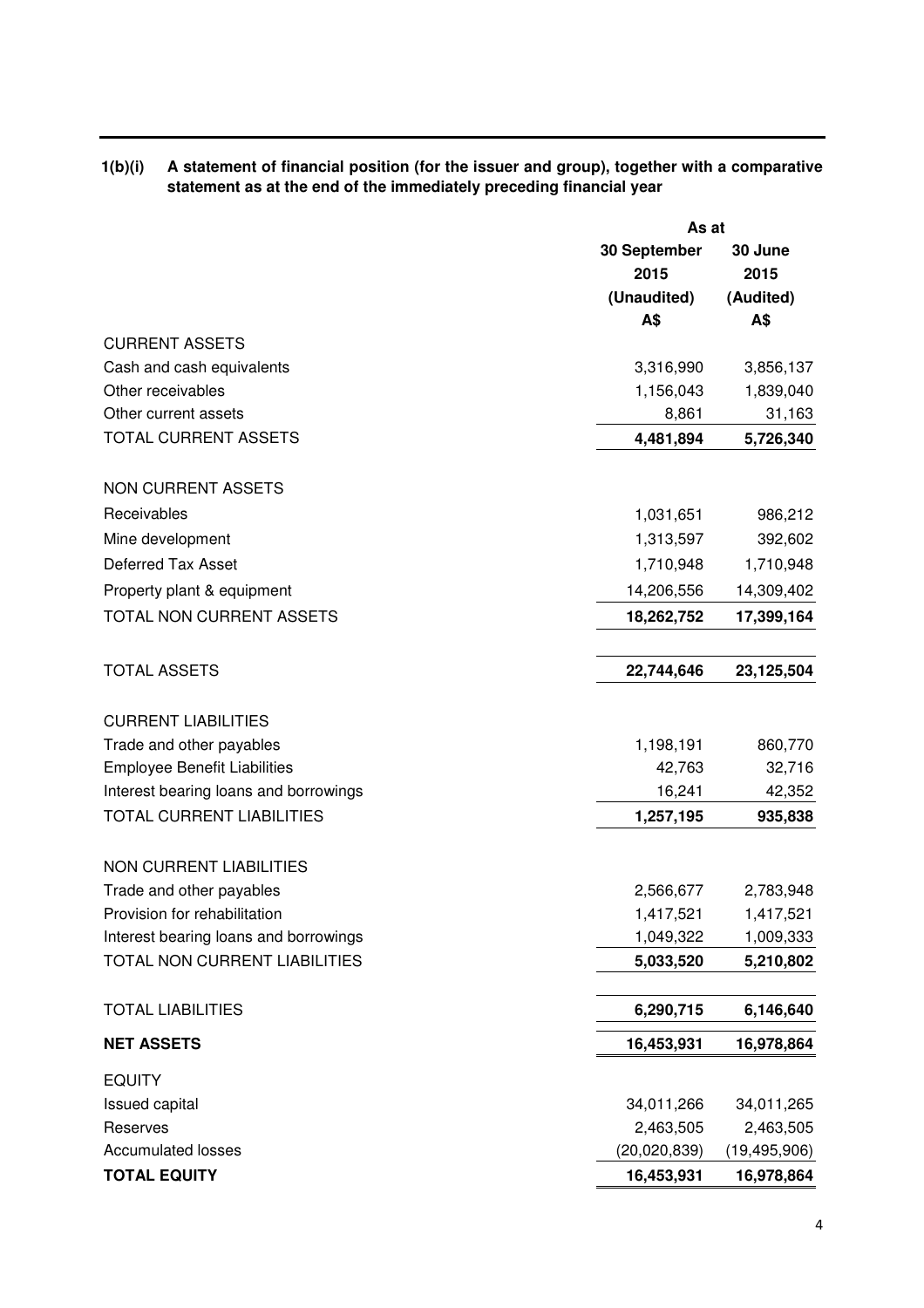## **(b)(ii) Aggregate amount of group's borrowings and debt securities**

## **Amount repayable in one year or less, or on demand**

| As at 30 September 2015<br>(Unaudited) |                         | As at 30 June 2015<br>(Audited)                  |        |
|----------------------------------------|-------------------------|--------------------------------------------------|--------|
| <b>Secured</b><br>A\$                  | <b>Unsecured</b><br>A\$ | <b>Secured</b><br><b>Unsecured</b><br>A\$<br>A\$ |        |
| 16.241                                 | -                       | 16.088                                           | 26.264 |

#### **Amount repayable after one year**

| As at 30 September 2015<br>(Unaudited) |                  | As at 30 June 2015<br>(Audited)                  |                          |
|----------------------------------------|------------------|--------------------------------------------------|--------------------------|
| <b>Secured</b><br>A\$                  | Unsecured<br>A\$ | <b>Unsecured</b><br><b>Secured</b><br>A\$<br>A\$ |                          |
| .049.322                               | -                | 1,009,333                                        | $\overline{\phantom{0}}$ |

## **Details of any collateral**

The secured borrowings comprised (a) finance lease liabilities of A\$ 63,960 (30 June 2015: A\$67,934), which are secured on the Company's motor vehicles; and (b) the Singapore dollar S\$ 1.0 million bank loan of which the amount outstanding is A\$1,001,603 as of 30 September 2015 (30 June 2015: A\$957,488) which is secured by the S\$1.03 million term deposit which is valued at A\$1,031,651 as at 30 September 2015.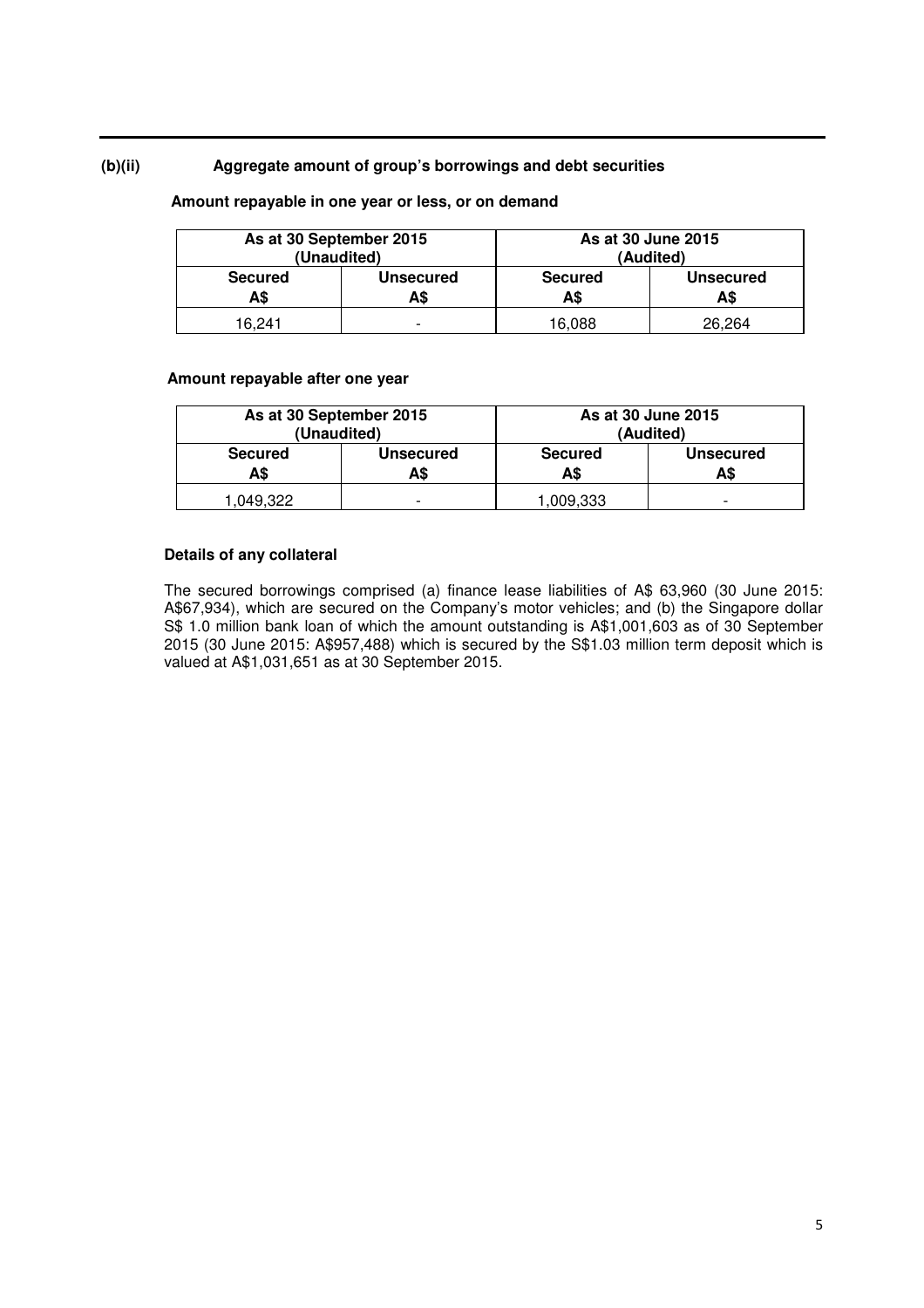| 1(c) | A statement of cash flows (for the group), together with a comparative statement for the |
|------|------------------------------------------------------------------------------------------|
|      | corresponding period of the immediately preceding financial year                         |

|                                                      | <b>For 3-months Ended</b><br>30 September<br>2014<br>2015<br><b>Unaudited</b><br><b>Unaudited</b><br>A\$<br>A\$ |               |
|------------------------------------------------------|-----------------------------------------------------------------------------------------------------------------|---------------|
| <b>CASH FLOWS FROM OPERATING ACTIVITIES</b>          |                                                                                                                 |               |
| Interest received                                    | 10,199                                                                                                          | 1,245         |
| Interest paid                                        | (7, 428)                                                                                                        | (22, 387)     |
| Income Received                                      | 645,020                                                                                                         |               |
| Payments to suppliers, contractors and employees     | (437, 431)                                                                                                      | (1,335,028)   |
| <b>NET CASH FLOWS FROM/(USED IN) OPERATING</b>       |                                                                                                                 |               |
| <b>ACTIVITIES</b>                                    | 210,360                                                                                                         | (1, 356, 170) |
| <b>CASH FLOWS FROM INVESTING ACTIVITIES</b>          |                                                                                                                 |               |
| Proceeds from sale of fixed assets                   |                                                                                                                 | 47,500        |
| Payments for mine development                        | (639, 730)                                                                                                      | (264, 228)    |
| Purchase and refurbishment of plant & equipment      | (190, 453)                                                                                                      | (2,420,948)   |
| NET CASH FLOWS USED IN INVESTING ACTIVITIES          | (830, 183)                                                                                                      |               |
|                                                      |                                                                                                                 | (2,637,676)   |
| <b>CASH FLOWS FROM FINANCING ACTIVITIES</b>          |                                                                                                                 |               |
| Proceeds from share issue                            |                                                                                                                 | 8,568,759     |
| Payments for share issue costs                       |                                                                                                                 | (328, 217)    |
| Payment to finance lease principle                   | (4, 126)                                                                                                        | (2, 433)      |
| Payments to Insurance Premium Loan                   | (26, 111)                                                                                                       |               |
| Repayment of secured loan                            |                                                                                                                 |               |
| <b>NET CASH FLOWS (USED IN)/FROM FINANCING</b>       |                                                                                                                 |               |
| <b>ACTIVITIES</b>                                    | (30, 237)                                                                                                       | 8,238,109     |
| Net increase/(decrease) in cash and cash equivalents | (650,060)                                                                                                       | 4,244,263     |
| Cash and cash equivalents at beginning of year       | 3,856,137                                                                                                       | 3,686,272     |
| Net foreign exchange difference on cash balances     | 110,913                                                                                                         | 421,905       |
| <b>CASH AND CASH EQUIVALENTS AT END OF</b>           |                                                                                                                 |               |
| <b>FINANCIAL YEAR</b>                                | 3,316,990                                                                                                       | 8,352,440     |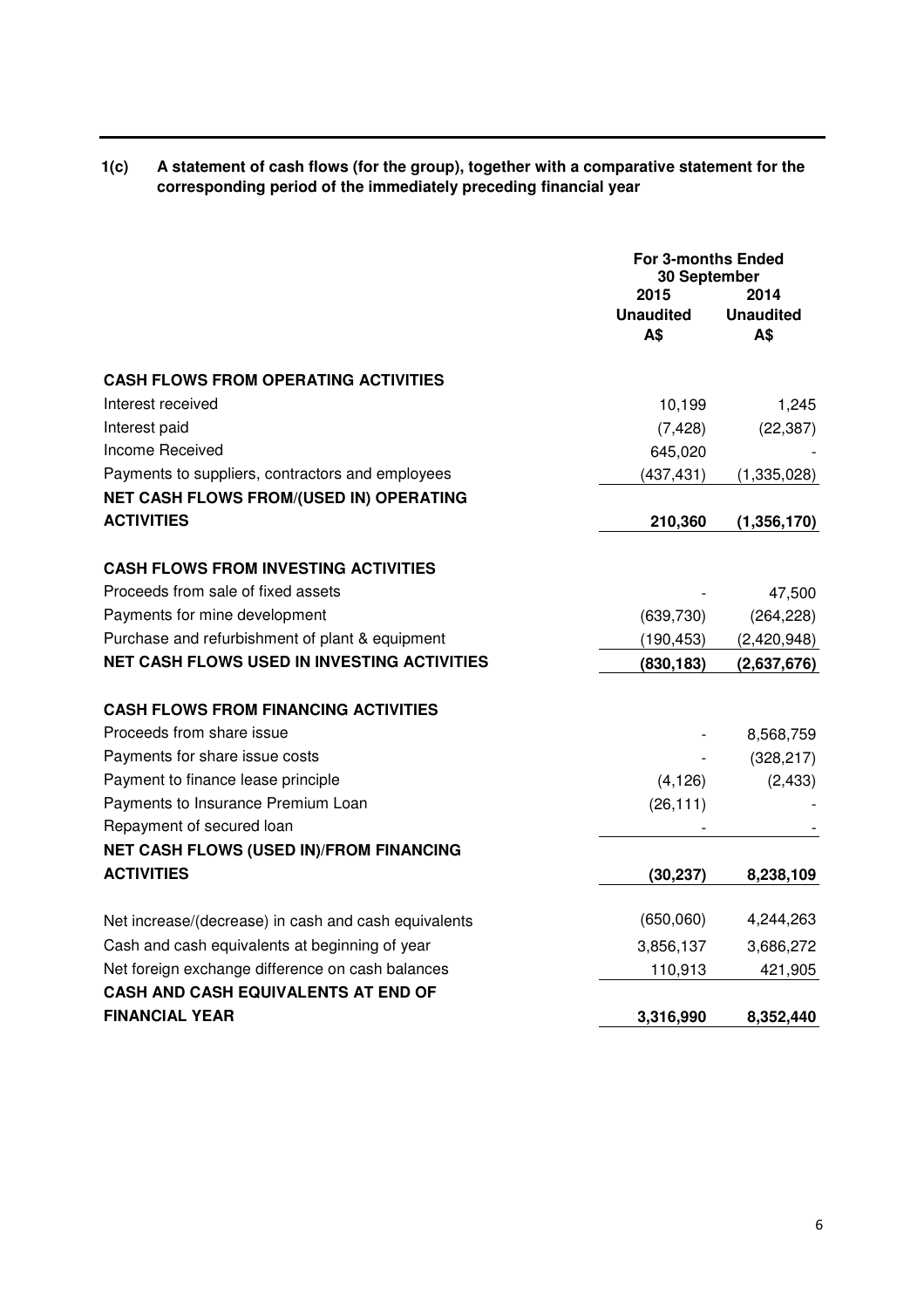**1(d)(i) A statement (for the issuer and group) showing either (i) all changes in equity or (ii) changes in equity other than those arising from capitalisation issues and distributions to shareholders, together with a comparative statement for the corresponding period of the immediately preceding financial year** 

|                                                                                                      | <b>Issued</b>  | <b>Accumulated</b>     |                      |              |
|------------------------------------------------------------------------------------------------------|----------------|------------------------|----------------------|--------------|
|                                                                                                      | Capital<br>A\$ | <b>Reserves</b><br>A\$ | <b>Losses</b><br>A\$ | Total<br>A\$ |
| (Unaudited)                                                                                          |                |                        |                      |              |
| Balance as at 1 July 2014                                                                            | 20,157,971     | 4,317,728              | (8,710,415)          | 15,765,284   |
| Loss for the 1Q FY2015                                                                               |                |                        | (1,019,458)          | (1,019,458)  |
| Total comprehensive loss for the<br>1Q FY2015                                                        |                |                        | (1,019,458)          | (1,019,458)  |
| <b>Equity Transactions:</b>                                                                          |                |                        |                      |              |
| Parent equity contributions:<br>Share based payment                                                  |                | 20,494                 |                      | 20,494       |
| Share based payment reserve<br>Issuance of 18,115,943 shares to<br>convertible loan holders pursuant |                |                        |                      |              |
| to the conversion                                                                                    |                |                        |                      |              |
| Transfer of PPCF and Lionbridge                                                                      | 3,566,680      |                        |                      | 3,566,680    |
| Group Pte. Ltd. ("Lionbridge")                                                                       |                |                        |                      |              |
| share based payment reserve to                                                                       |                |                        |                      |              |
| shares                                                                                               |                |                        |                      |              |
| Issuance of 13,122,261 shares to<br>PPCF and Lionbridge as success<br>fees upon Listing              |                | (2,556,559)            |                      | (2,556,559)  |
|                                                                                                      | 2,556,559      |                        |                      | 2,556,559    |
| Issuance of 43,479,000<br>placement shares pursuant to<br>placement                                  |                |                        |                      |              |
|                                                                                                      | 8,568,759      |                        |                      | 8,568,759    |
| Transaction costs on shares                                                                          |                |                        |                      |              |
| issued                                                                                               | (838, 703)     |                        |                      | (838, 703)   |
| Balance as at 30 September 2014                                                                      | 34,011,266     | 1,781,663              | (9,729,874)          | 26,063,055   |
| (Unaudited)                                                                                          |                |                        |                      |              |
| Balance as at 1 July 2015                                                                            | 34,011,266     | 2,463,505              | (19, 495, 906)       | 16,978,864   |
| Loss for the 1Q FY2016                                                                               |                |                        | (524, 933)           | (524, 933)   |
| Total comprehensive loss for the                                                                     |                |                        |                      |              |
| 1Q FY2016                                                                                            |                |                        | (524, 933)           | (524, 933)   |
| Balance as at 30 September 2015                                                                      | 34,011,266     | 2,463,505              | (20, 020, 839)       | 16,453,931   |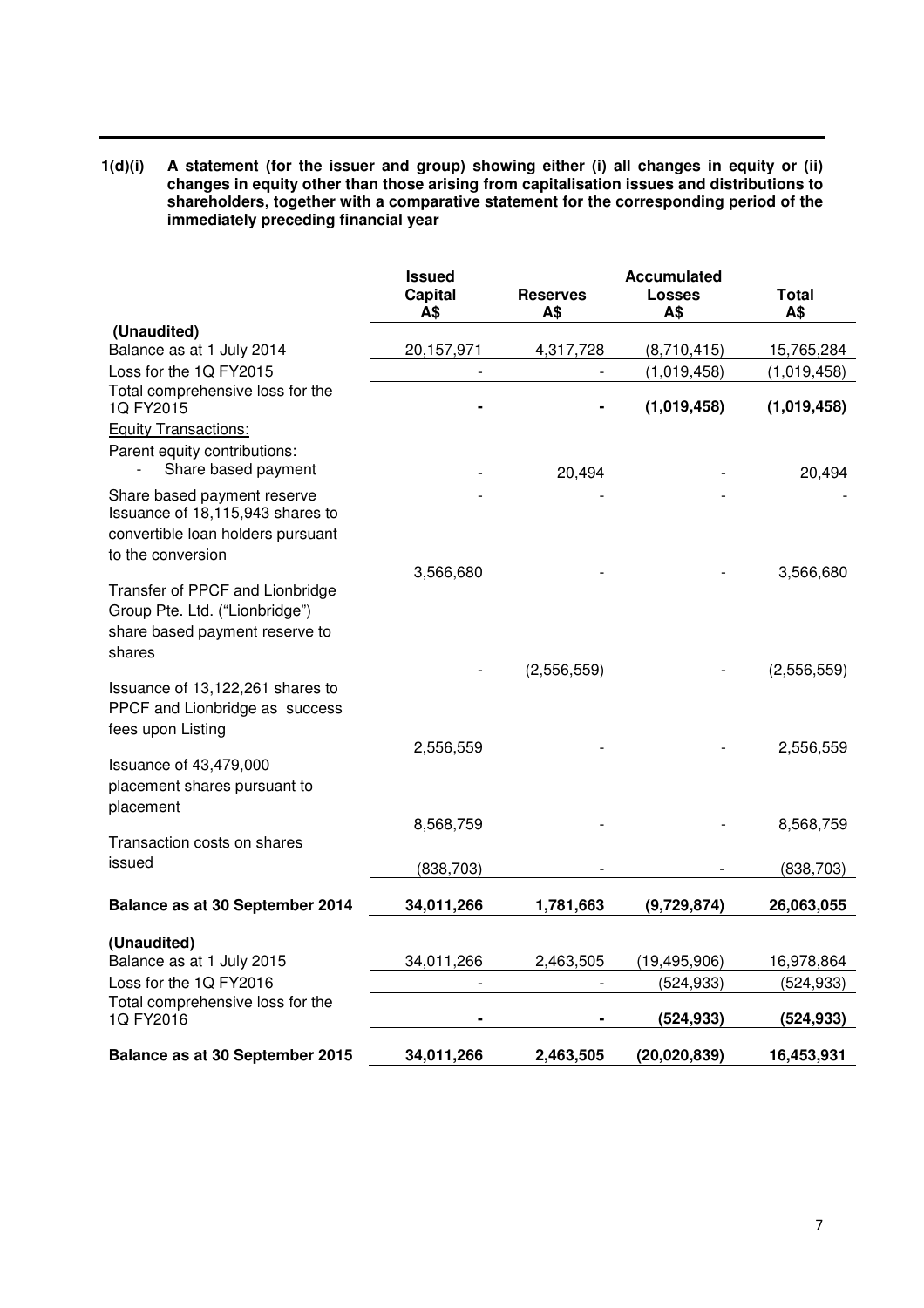**1(d)(ii) Details of any changes in the company's share capital arising from rights issue, bonus issue, share buy-backs, exercise of share options or warrants, conversion of other issues of equity securities, issue of shares for cash or as consideration for acquisition or for any other purpose since the end of the previous period reported on. State also the number of shares that may be issued on conversion of all the outstanding convertibles, as well as the number of shares held as treasury shares, if any, against the total number of issued shares excluding treasury shares of the issuer, as at the end of the current financial period reported on and as at the end of the corresponding period of the immediately preceding financial year.** 

|                                          | Number of ordinary<br>shares | <b>Share Capital</b><br>A\$ |
|------------------------------------------|------------------------------|-----------------------------|
| As at 30 June 2015 and 30 September 2015 | 393.930.427                  | 34,011,265                  |

The Company had on 16 June 2014, adopted the Alliance Employee Share Option Scheme ("**Scheme**") and as at 30 September 2014 ("**1Q FY2014**") and as at the date of this announcement, no options has been granted under the Scheme.

Save as disclosed above, there were no other outstanding convertibles as at 30 September 2014 and 30 September 2015.

The Company did not have any treasury shares as at 30 September 2014 and 30 September 2015.

#### **1(d)(iii) To show the total number of issued shares excluding treasury shares as at the end of the current financial period and as at the end of the immediately preceding year**

The total number of issued ordinary shares was 393,930,427 as at 30 September 2015 and 393,930,427 as at 30 June 2015.

The Company did not have any treasury shares as at 30 September 2015 and 30 June 2015.

## **1(d)(iv) A statement showing all sales, transfers, disposals, cancellation and/or use of treasury shares as at the end of the current financial period reported on.**

Not applicable. The Company did not have any treasury shares during and as at the end of the current financial period reported on.

## **2. Whether the figures have been audited or reviewed, and in accordance with which auditing standard or practice**

The figures have not been audited or reviewed by the Company's auditors.

## **3. Where the figures have been audited or reviewed, the auditors' report (including any qualifications or emphasis of a matter)**

Not applicable.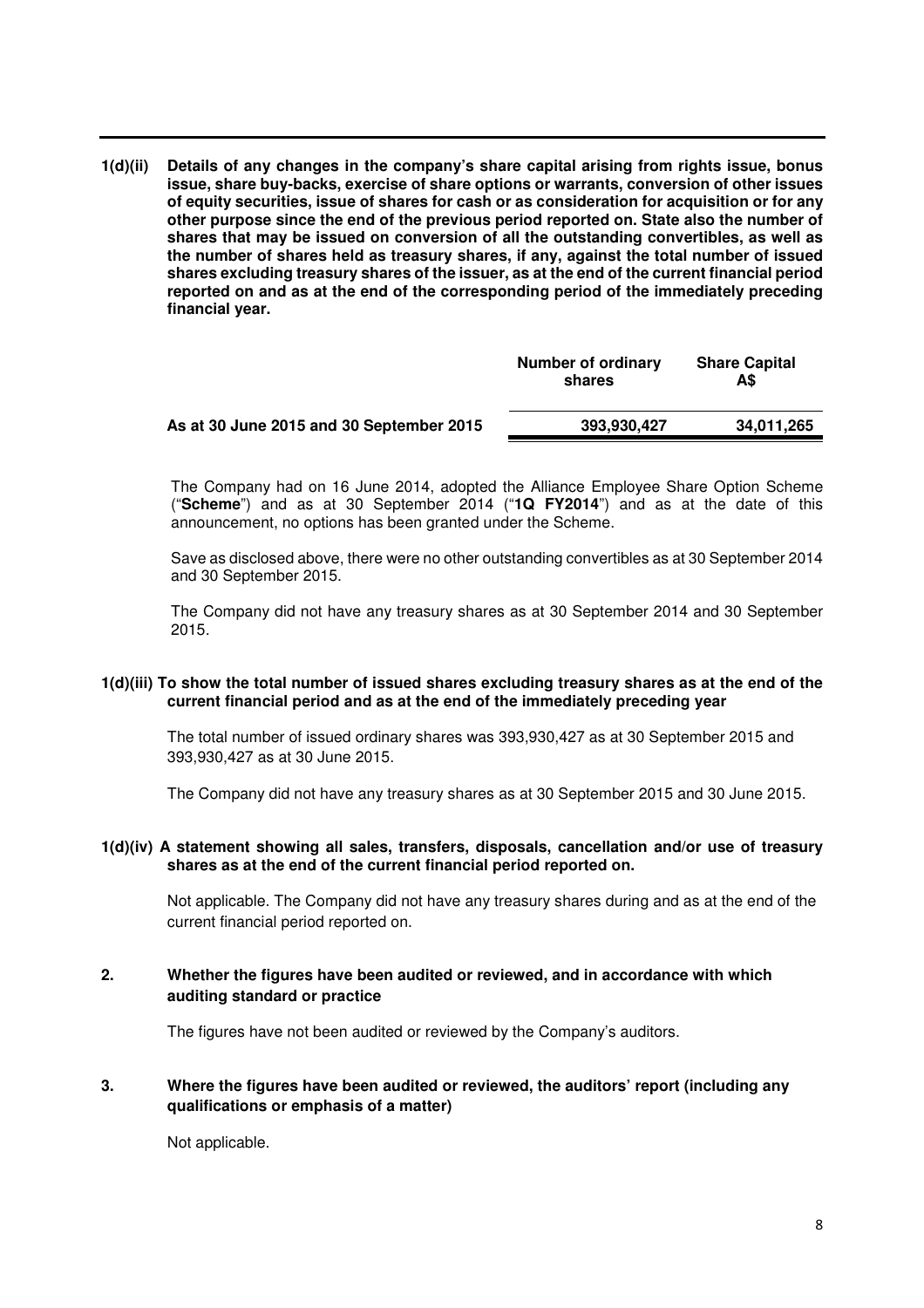## **4. Whether the same accounting policies and methods of computation as in the issuer's most recently audited annual financial statements have been applied**

Except as disclosed in paragraph 5 below, the Company has applied the same accounting policies and methods of computation in the financial statements for the current reporting period as those of the most recently audited financial statements for the financial year ended 30 June 2015.

#### **5. If there are any changes in the accounting policies and methods of computation, including any required by an accounting standard, what has changed, as well as the reasons for, and the effect of, the change**

The Company adopted a number of new International Financial Reporting Standards ("IFRS"), amendments to standards and interpretations that are effective for annual periods beginning on or after 1 July 2015. The adoptions of these new standards, amendments to standards and interpretations did not result in any significant impact on the financial statements of the Company for the current financial period reported on.

## **6. Earnings per ordinary share of the group for the current period reported on and the corresponding period of the immediately preceding financial year, after deducting any provision for preference dividends**

|                                                                                                                     | 3-months ended 30<br>September |                     |
|---------------------------------------------------------------------------------------------------------------------|--------------------------------|---------------------|
|                                                                                                                     | 2015<br>(Unaudited)            | 2014<br>(Unaudited) |
| Basic and diluted loss per share (AU cents)                                                                         | $(0.1)^{(1)}$                  | $(0.3)^{(1)}$       |
| Loss for the period attributable to owners of the Company (A\$)                                                     | (524,933)                      | (1,019,458)         |
| Number of weighted ordinary shares used in calculating basic<br>and diluted loss per share for the financial period | 393,930,427                    | 333,861,958         |

Note:

(1) The basic and diluted loss per share for the 3-month financial period ended 30 September 2015 and 30 September 2014 were the same as there were no potentially dilutive ordinary shares in issue as at 30 September 2015 and 30 September 2014.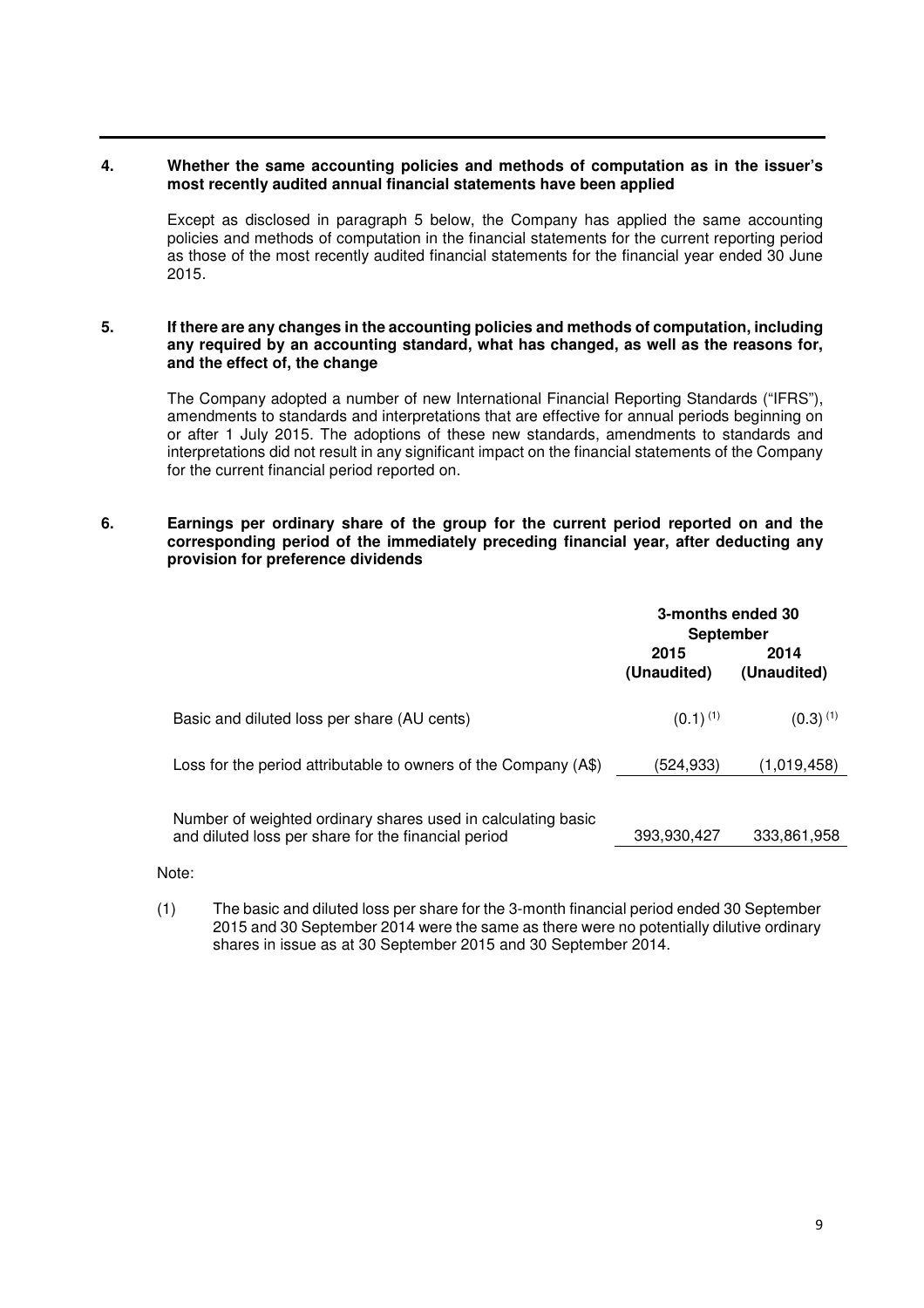## **7. Net asset value (for the issuer and group) per ordinary share based on the total number of issued shares excluding treasury shares of the issuer at the end of the:**

## **(a) current financial period reported on; and**

**(b) immediately preceding financial year.** 

|                                                                                                                                         | As at                               |                              |  |
|-----------------------------------------------------------------------------------------------------------------------------------------|-------------------------------------|------------------------------|--|
|                                                                                                                                         | 30 September<br>2015<br>(Unaudited) | 30 June<br>2015<br>(Audited) |  |
| Net asset value per ordinary share based on<br>issued share capital (AU cents)                                                          | 4.2                                 | 4.3                          |  |
| Net asset value as at the end of the respective financial<br>periods (A\$)<br>Number of ordinary shares as at the end of the respective | 16,453,931                          | 16,978,864                   |  |
| financial periods                                                                                                                       | 393,930,427                         | 393,930,427                  |  |

- **8. A review of the performance of the group, to the extent necessary for a reasonable understanding of the group's business. The review must discuss: -** 
	- **(a) any significant factors that affected the turnover, costs, and earnings of the group for the current financial period reported on, including (where applicable) seasonal or cyclical factors; and**
	- **(b) any material factors that affected the cash flow, working capital, assets or liabilities of the group during the current financial period reported on**

**3-months ended 30 September 2015 ("1Q FY2016") vs. 3-months ended 30 September 2014 ("1Q FY2015")** 

## **Review of the Income Statement**

#### Revenue

There was no revenue in 1Q FY2015 and 1Q FY2014 as we had not commenced the production and sale of Tantalite concentrate.

### Interest income

Interest income had increased by A\$8,954 from A\$1,245 in 1Q FY2015 to A\$10,199 in 1Q FY2016 due to an increase in our cash balances in banks following the receipt of listing proceeds subsequent to 1Q FY2015.

#### Gain on foreign exchange

The gain on foreign exchange of A\$110,913 in 1Q FY2016 (1Q FY2015: A\$388,599) is mainly due to a gain on foreign exchange movement on translation of our Singapore dollar bank balance to Australia dollar. The lower gain is due to lower average funds in 1Q FY2016 compared to 1Q FY2015 and a lower change over the quarter in the Singapore Dollar to Australian Dollar Rate.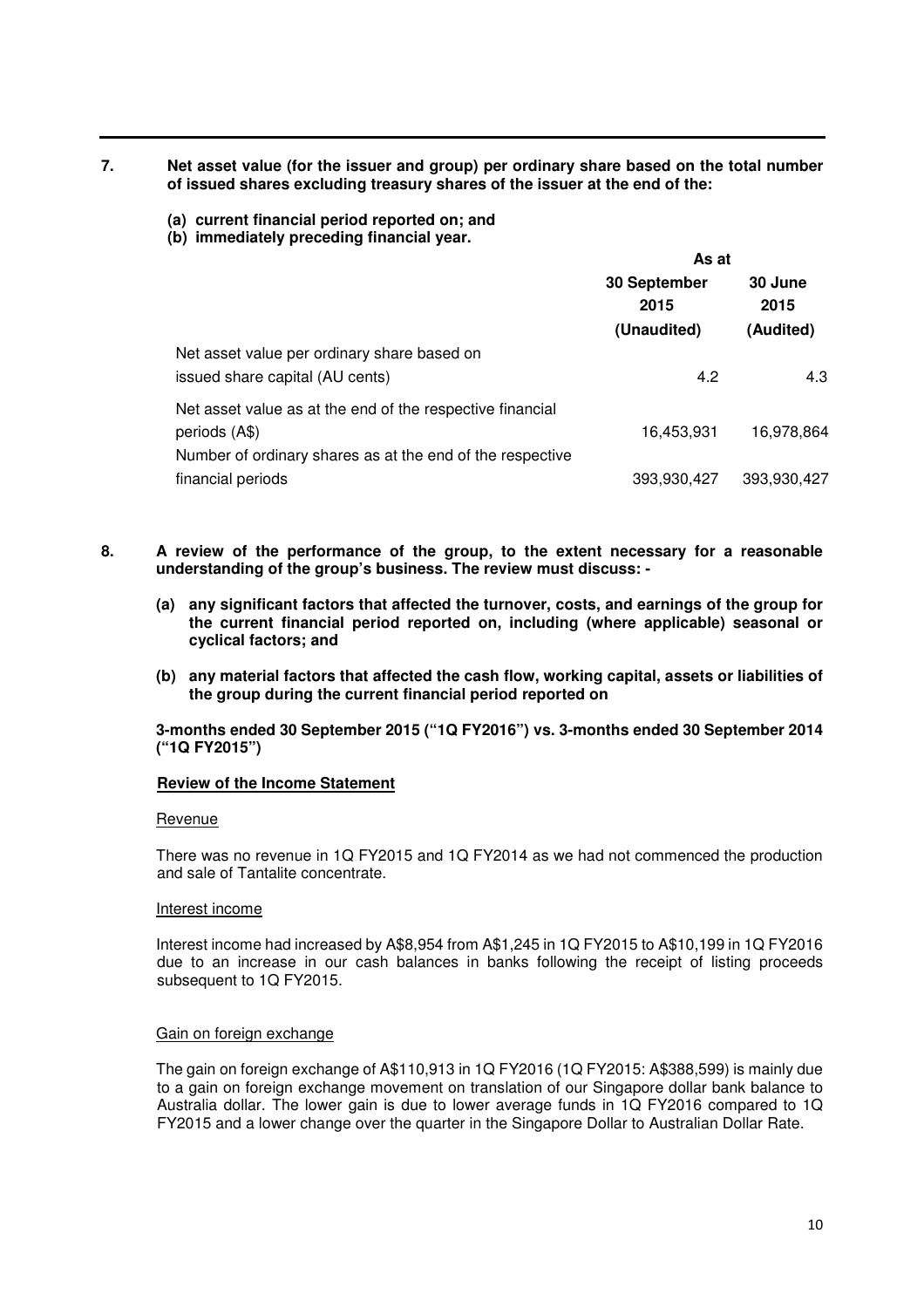#### Loss on disposal of fixed assets

There were no asset sales in 1Q FY2016 (1Q FY2015: (A\$1,404)).

#### Loss on settlement of financial instruments

The loss on settlement of financial instruments of A\$280,428 in 1Q FY2015 relates to the loss on conversion of our Convertible Loan pursuant to receiving the conversion notice from each convertible loan holder to convert the entire amount of the convertible loan outstanding to each convertible loan holder into fully paid ordinary Shares on 7 July 2014 (the "**Conversion**").

There were such no transactions during 1Q FY2016.

#### Fair value movement on derivatives

The fair value movement on derivatives of A\$14,889 in 1Q FY2015 relates to the fair value movements of the convertible loan before the conversion as the International Accounting Standard ("**IAS**") 39 financial instruments requires the embedded derivative components of the convertible loan to be revalued to fair value at each reporting period with gains or losses being recognised in profit and loss.

There were no such transactions during 1Q FY2016.

#### Accounting and audit expenses

There was a reversal of A\$1,560 in accounting and audit expenses in 1Q FY2016 as a result of prior year overprovision of accounting and audit expenses associated with the FY2015 audit.

#### Consultants and contractor's fees

Consultants and contractor's fees were Nil in the period 1Q FY2016 (1Q FY2015: 24,156).

### Directors' Salary & fees

The increase in Directors' salary & fees by A\$59,660 from A\$23,229 in 1Q FY2015 to A\$82,889 in 1Q FY2016 is mainly due to the allocation of the Company's Executive Director's salary to Directors' Salary & Fees instead of Employee salaries and other benefits.

#### Tenement expenses

Tenement expenses increased by A\$1,569 from A\$88,881 in 1Q FY2015 to A\$90,450 in 1Q FY2016.

#### Bald Hill Project expenses

Bald Hill Project expenses decreased by A\$626 from A\$626 in 1Q FY2015 to NIL in 1Q FY2016.

#### Listing expenses

Listing expenses of A\$404,943 in 1Q FY2015 mainly relates to expenses incurred in relation to the Company's Listing.

There were such no transactions during 1Q FY2016.

#### Administrative expenses

Administrative expenses increased by A\$93,834 from A\$75,734 in 1Q FY2015 to A\$169,568 in 1Q FY2016 due mainly to an increase in investor and regulatory costs, namely secretarial-related, sponsor fees and related listing costs.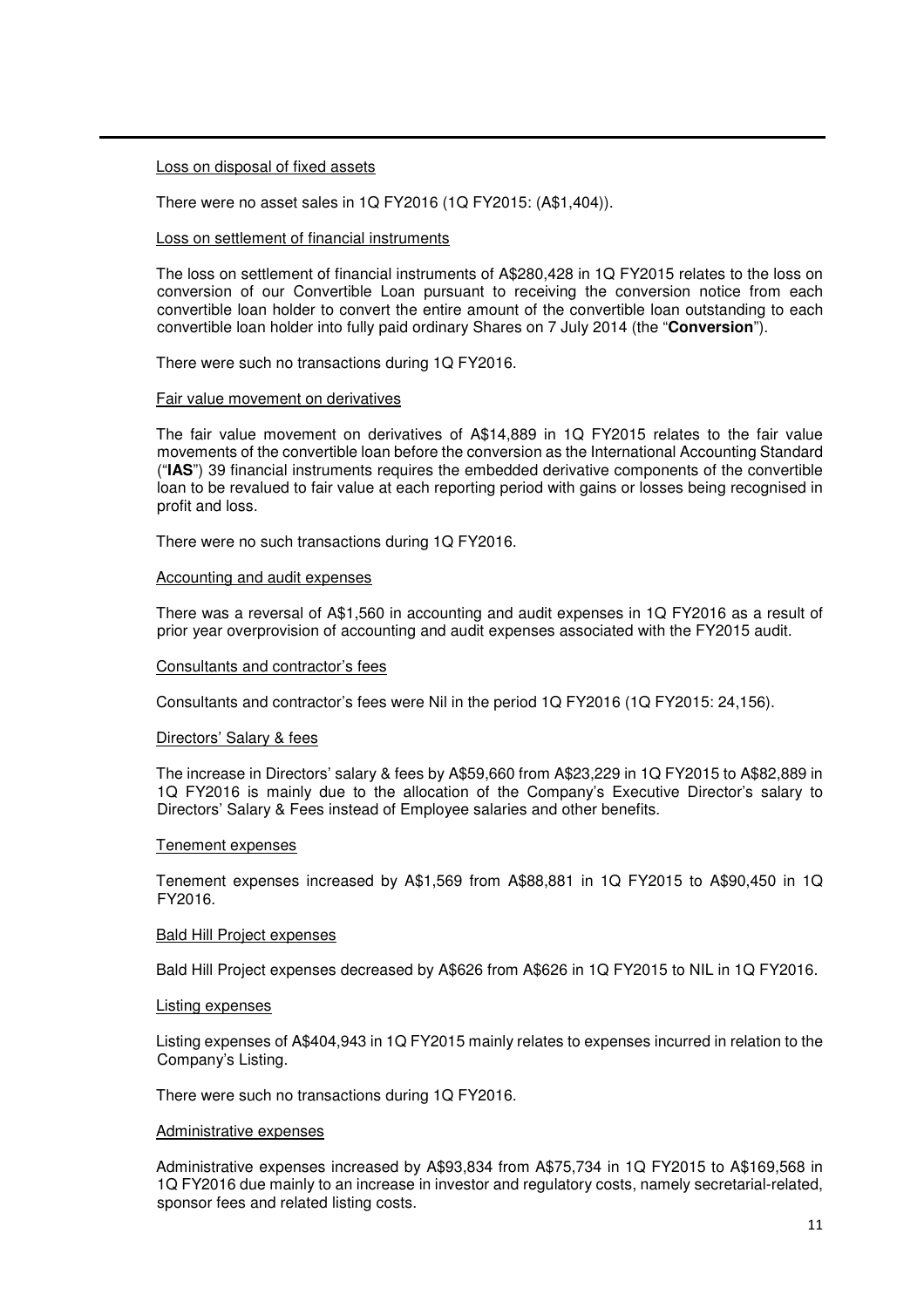#### Employee salaries and other benefits

Employee salaries and other benefits of A\$164,541 in 1Q FY2016 (1Q FY2015: A\$309,475) was lower mainly due to the allocation of Executive Director's Salary to Directors Salary & Fees in 1Q FY2016 and a higher percentage of such costs being capitalized to Mine Development in 1Q FY2016.

#### Borrowing costs

Borrowing costs reduced by A\$6,678, from A\$146,835 in 1Q FY2015 to A\$140,157 in 1Q FY2016.

#### Loss before income tax

In view of the foregoing, loss before taxation reduced by A\$494,524 from A\$1,019,457 in 1Q FY2015 to A\$524,933 in 1Q FY2016.

#### **Review of the Financial Position of the Group**

As at 30 September 2015, our non-current assets of A\$18,262,752 accounted for approximately 80% of our total assets. Our non-current assets comprised of property, plant and equipment, mine development, receivables and a deferred tax asset.

Property, plant and equipment amounting to A\$14,206,556 representing 78% of our total noncurrent assets, comprises of the processing plant, mining equipment, site accommodation facilities, office premises, office furniture & fittings, motor vehicles and other minor assets.

Mine development of A\$1,313,597 representing 7% of our total non-current assets, comprised of the development works undertaken to date to develop the mine. The increase in Mine Development of A\$920,995 from A\$392,602 as at 30 June 2015 to A\$1,313,597 is related to the development works including mine commissioning that has been undertaken in the current quarter reported on.

Receivables of A\$1,031,651 representing 6% of our total non-current assets is a security deposit for the Singapore Loan as noted in paragraph 1b(ii). The change in receivables is due to the translated amount increasing as a result of a favourable change in the Singapore Dollar to Australian Dollar.

A Deferred Tax Asset of A\$1,710,948 representing 9% of our total non-current assets has been recognized as it has been considered probable that there will be sufficient future taxable profits available against which the unused tax losses can be utilized in the foreseeable future.

#### Current assets

As at 30 September 2015, our current assets of A\$4,481,944, represents 20% of our total assets. Our current assets consist of cash and cash equivalents and other receivables and other current assets.

Other receivables of A\$1,156,043, representing 26% of our total current assets comprise Research and Development ("**R&D**") rebate receivables of A\$1,035,000 and Goods and Services Tax receivables of A\$117,028, and other deposits and advances paid of A\$4,015. The decrease in other receivables is largely attributable to the R&D Rebate amounting to A\$645,020 received from the Australian Tax Office ("**ATO**") in 1Q FY2016.

Cash and cash equivalents of A\$3,316,990 represents 86% of total current assets. The decrease in cash and cash equivalents from A\$3,856,137 as at 30 June 2015 to A\$3,316,990 as at 30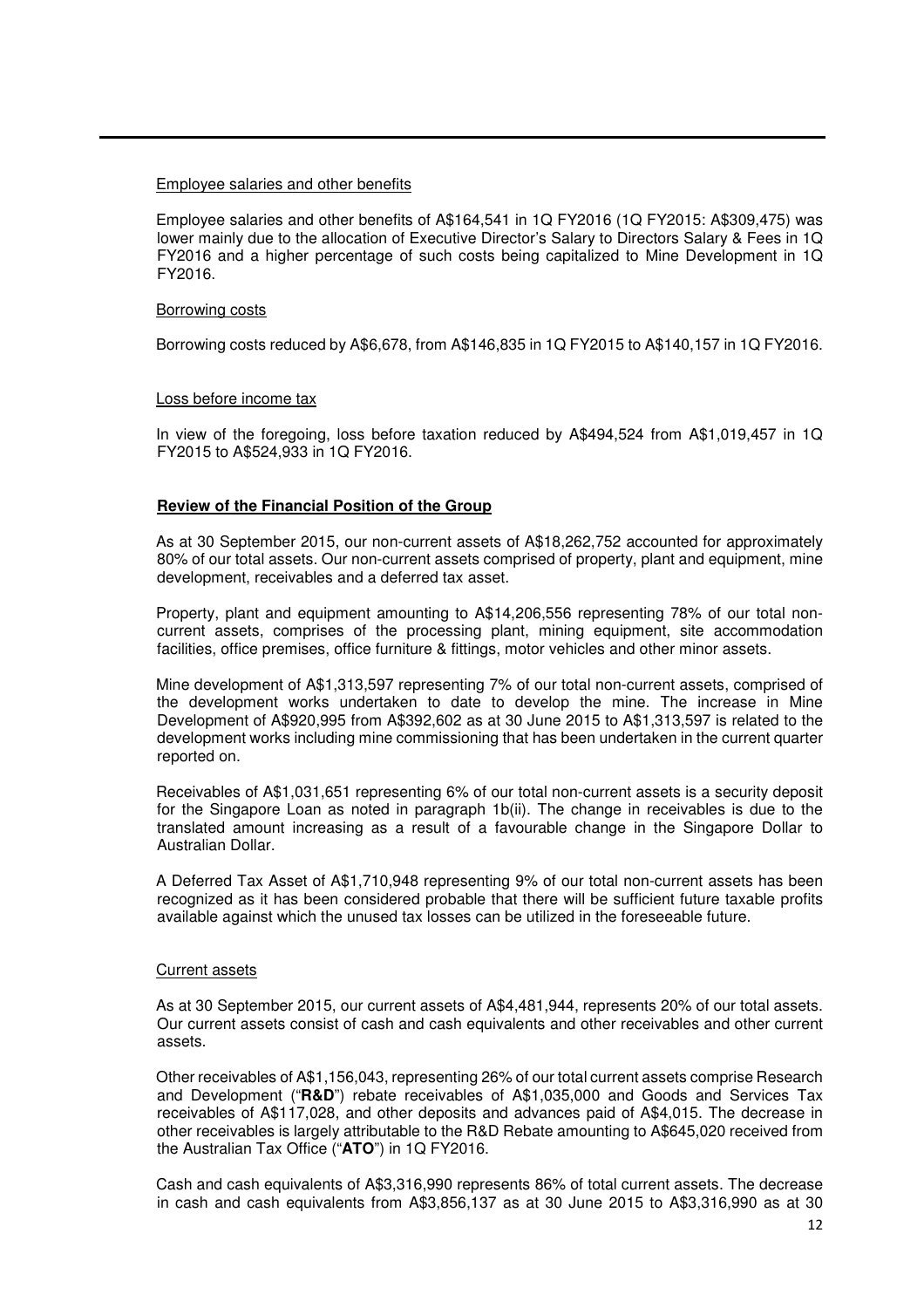September 2015 is due to payments for operating expenses and mine development works, offset by receivables received over the period of A\$682,997.

Other current assets decreased from A\$31,163 as at 30 June 2015 to A\$8,861 as at 30 September 2015 mainly pursuant to the release of pre-payments for insurance expenses.

#### Non-current liabilities

As at 30 September 2015, our non-current liabilities of A\$5,033,520 represented 80% of our total liabilities. Our non-current liabilities relate to the provision for rehabilitation required at the Bald Hill Tantalite Mine, interest bearing loans and borrowings as well as trade and other payables.

Provision for rehabilitation of A\$1,417,521, representing 28% of our total non-current liabilities, represents management's best estimate as at balance sheet date to rehabilitate the existing Bald Hill tantalum mine site.

Interest bearing loans and borrowing of A\$1,049,322, representing 21% of our total non-current liabilities, comprised the finance lease liabilities which were secured on the Company's motor vehicles and a S\$1.03 million loan secured with a S\$1 million term deposit. The increase to A\$1,049,322 as at 30 September 2015 is due to the translated amount increasing as a result of a unfavourable change in the Singapore Dollar to Australian Dollar.

Trade and other payables being amount due to controlling entity, Living Waters Mining (Australia) Pty Ltd ("**LVM Loan**") of A\$2,566,677, represented 51% of our total non-current liabilities. The LVM Loan comprises the A\$4,000,000 due under the Sale of Business Agreement ("**Cash Component**") which has been discounted to its fair value pursuant to the variation to the supplemental deed on 30th June 2015 between LWM and the Company to extend the repayment period (the "**Extension**"). The decrease of A\$217,271 from 30 June 2015 is pursuant to A\$350,000 of such non-current amount being transferred to current liabilities in accordance with its repayment period, offset by an increase in A\$137,729 of the amortized interest amount recognised during the current quarter reported on.

#### Current liabilities

As at 30 September 2014, our current liabilities of A\$1,257,195, representing 20% of our total liabilities comprised trade and other payables, employee benefit liabilities and interest bearing loans and borrowings.

Trade and other payables of A\$1,198,191, represented 96% of our total current liabilities. The increase in trade and other payables by A\$337,421 from A\$860,770 as at 30 June 2015 is due to a A\$350,000 in relation to the amount due to the controlling shareholder of the Company, Living Waters Mining (Australia) Pty Ltd ("**LVM Loan**") being re-classified as current from non-current as this portion is repayable within 1 year as at 30 September 2015.

Interest bearing loans and borrowings, representing A\$16,241 or 1% of our total current liabilities comprised finance lease liabilities for motor vehicles.

Employee Benefit Liabilities, representing A\$42,763 or 3% of our total current liabilities comprised the estimated amount payable for Annual Leave for the Companies employees.

#### Shareholders' equity

As at 30 September 2015, our Shareholders' equity amounted to A\$16,453,931 comprising A\$34,011,266 of issued share capital, A\$1,786,822 of parent equity contribution, A\$676,683 of share based payment reserve and A\$20,020,839 of accumulated losses.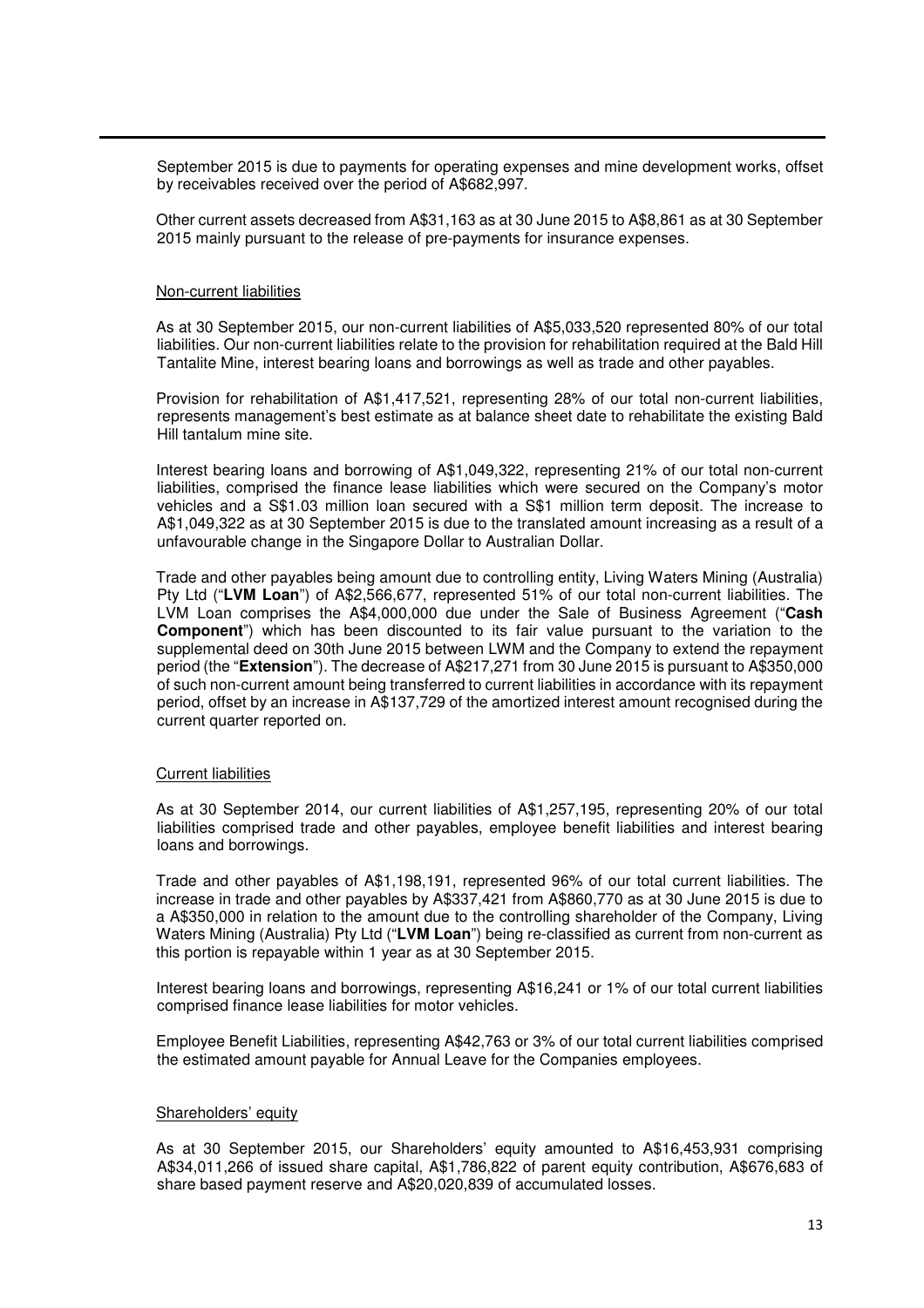## **Review of the Cash Flow Statement of the Group**

In 1Q FY2016, we recorded a net cash inflow from operating activities of A\$210,360 which comprised payments made to suppliers and employees of A\$437,431, interest paid on finance lease of A\$7,428 offset by ATO R&D rebate received of \$645,020 and interest received of A\$10,199.

Net cash outflow from investing activities amounted to A\$830,183, which was attributable to purchases of property, plant & equipment of A\$190,453 and payments for mine developments of A\$639,730.

Net cash outflow from financing activities amounted to A\$30,237 which were as a result of payment in insurance premium funding of A\$26,111 and repayment of hire purchase of A\$4,126.

As at 30 September 2015, our cash and cash equivalents amounted to A\$3,316,990.

## **9. Where a forecast, or a prospect statement, has been previously disclosed to shareholders, any variance between it and the actual results**

The Company had, in page 142 of the Offer Document, stated that "*Production and sale of Tantalite concentrate is expected to commence in the financial year ending 30 June 2015 ("***FY2015***")*". This was stated under the heading of Revenue.

As mentioned in the announcement dated 16 April 2015 the Company has completed key infrastructure works and has commenced mining at its Boreline Pit and is focussing its attention on the commissioning of the Bald Hill Primary Treatment Processing Plant. Production of Tantalite concentrate is expected during the commissioning phase with the quantity and quality not yet confirmed as commissioning is still in the early stages. Where commercial quantities are produced these may be sold to generate cash but will not likely generate revenue until such time as the commissioning phase is complete.

In an article published by The Edge Singapore dated 6 July 2015, it was mentioned that *"…AMA starts booking revenues and cash flow in 1Q FY2016.*", in the Company's results announcement dated 28 August 2015 for the financial year ended 30 June 2015 ("**AR2015**"), it was mentioned that "*As at the date of this announcement, the Company is expecting to book cash flow through the sale of tantalite concentrate in the second quarter of the financial year ending 30 June 2016*", and in the Company's AR2015, it was mentioned that "*At the time of writing, management is targeting commercial production by early 2016."*

During the quarter the Company successfully operated the Bald Hill Plant producing over a 1,000 lbs of contained Tantalum in a 5% concentrate form for further refining at our Boulder Plant. Whilst the Bald Hill Process plant is performing as expected, the recovery of Tantalum requires improvement and this will be achieved by the installation of an additional crushing unit in the Plant. As we have nearly exhausted the ore from our first mining campaign, we will take the opportunity to install the crushing unit and undertake other minor infrastructure improvements and prepare for the full scale mining operations which are expected to commence in the the third quarter for the financial year ending 30 June 2016 ("**3Q FY2016**").

It is now expected that production and cash flows will be achieved once the full scale mining operation commences and additional ore is delivered to the Run of Mine (ROM) pad. Currently we expect to be in production as noted above in 3Q FY2016.

Save as disclosed, the Company did not issue any other prospect statement.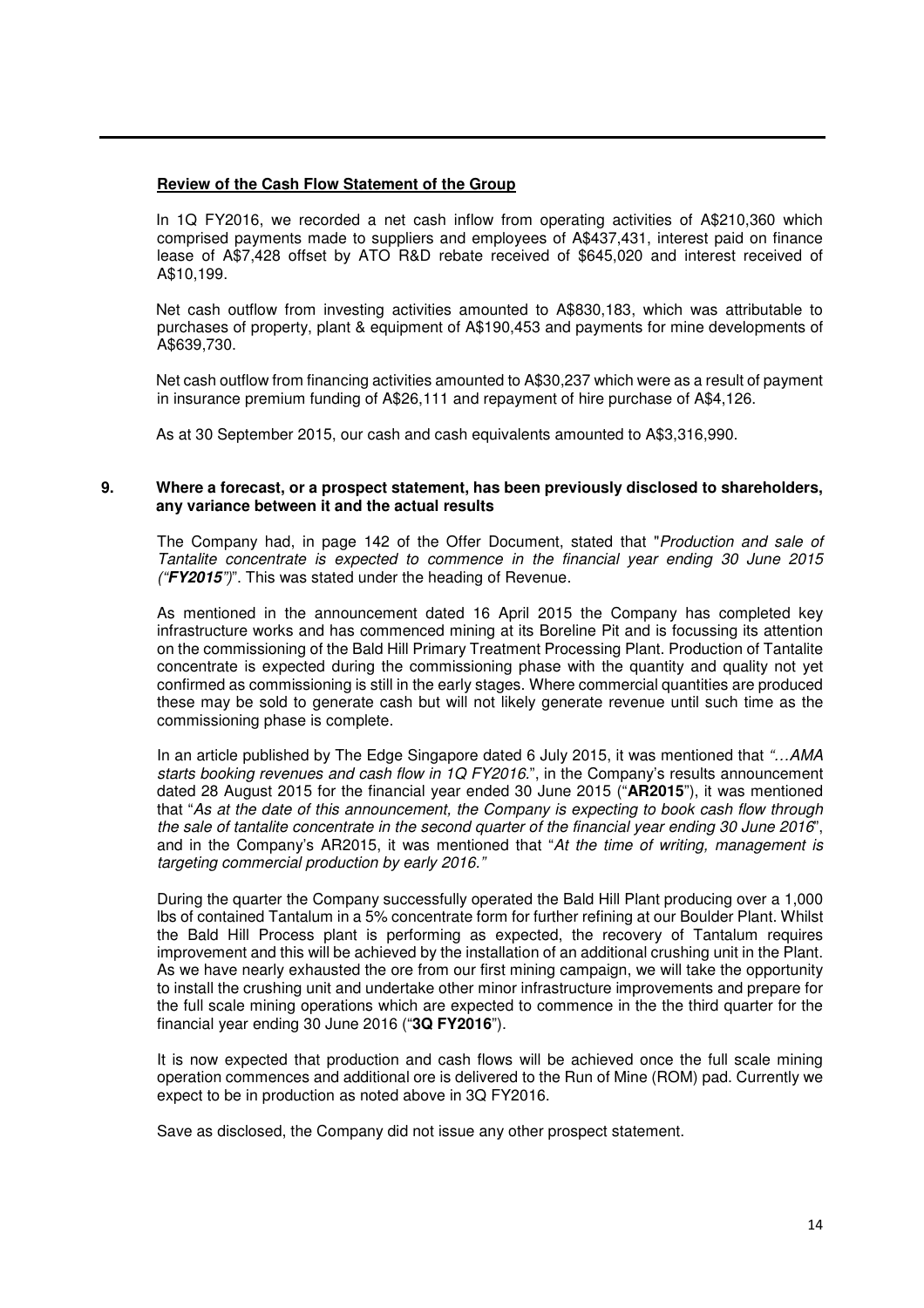## **10. A commentary at the date of the announcement of the significant trends and competitive conditions of the industry in which the group operates and any known factors or events that may affect the group in the next reporting period and the next 12 months.**

The sales price for Tantulum Concentrate has fallen again over the past 3-month period which has been off-set by a more favorable Australian Dollar to United States Dollar exchange rate. At this stage, we have customers that have expressed interest in purchasing our product once we achieve production including up to 50% of product that can be sold by Mitsubishi Corporation RtM Japan Ltd as our non-exclusive distributor.

The achievement of our production target in 3Q FY2016 and the speed to ramp up to double shift operation and ore grades processed will influence the revenue and cash flow over the coming 12 month period.

## **11. If a decision regarding dividend has been made:-**

 **(a) Whether an interim (final) ordinary dividend has been declared (recommended); and**

No dividend has been declared for 1Q FY2016.

**(b)(i) Amount per share (cents)** 

Not applicable.

#### **(b)(ii) Previous corresponding period (cents)**

None.

**(c) Whether the dividend is before tax, net of tax or tax exempt. If before tax or net of tax, state the tax rate and the country where the dividend is derived. (If the dividend is not taxable in the hands of the shareholders, this must be stated).** 

Not applicable.

**(d) The date the dividend is payable.** 

Not applicable.

#### **(e) Book closure date**

Not applicable.

#### **12. If no dividend has been declared/recommended, a statement to that effect**

No dividend has been declared or recommended for 1Q FY2016.

## **13. If the group has obtained a general mandate from shareholders for interested person transactions ("IPT"), the aggregate value of such transactions as required under Rule 920(1)(a)(ii). If no IPT mandate has been obtained, a statement to that effect.**

 The Company does not have a general mandate for recurrent interested person transactions. Other than the interested person transactions as disclosed on pages 171 to 173 of the Company's Offer Document, there were no new interested person transactions which were more than S\$100,000 entered into during the financial period reported on.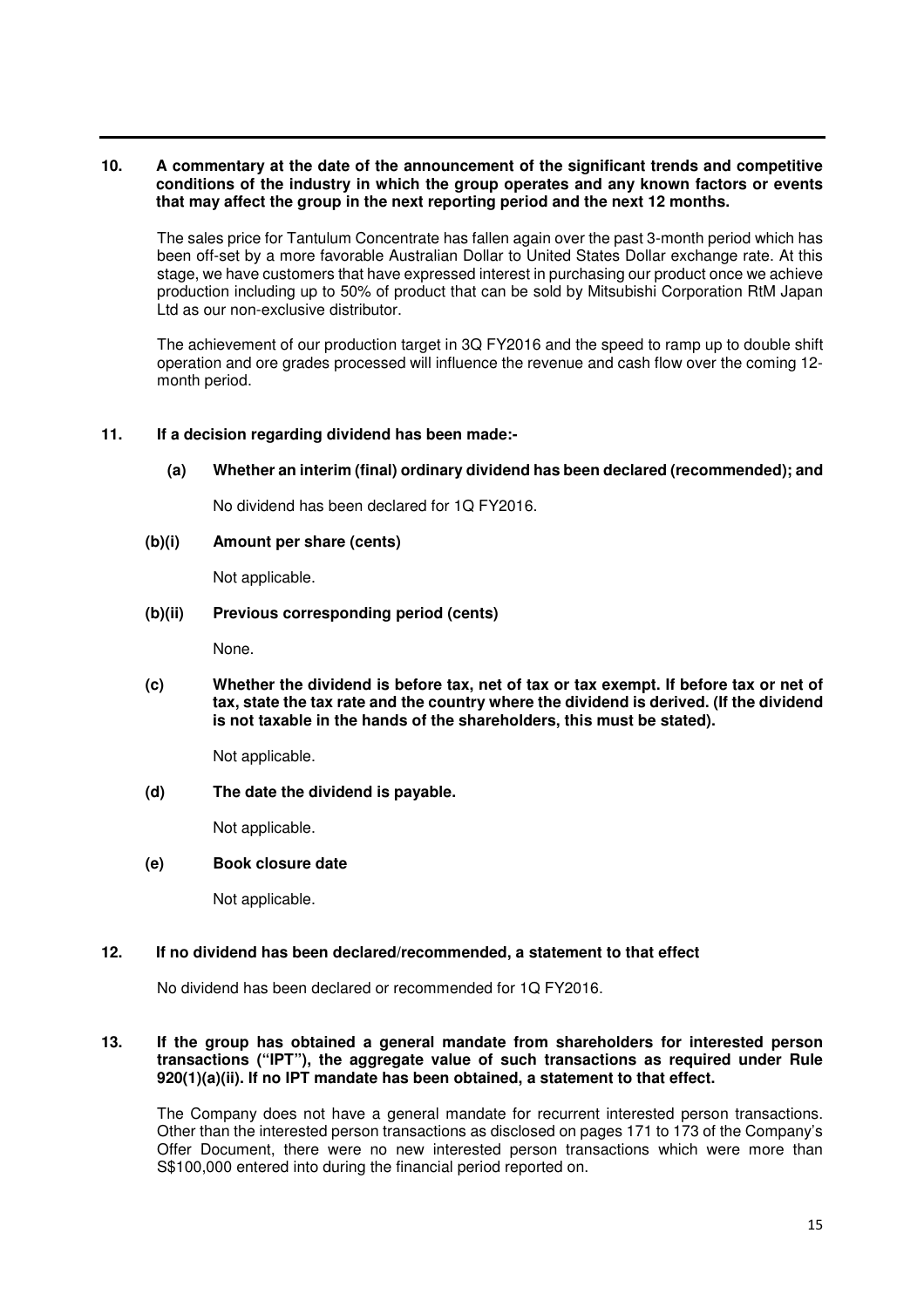## **14. Confirmation that the issuer has procured undertakings from all its directors and executive officers (in the format set out in Appendix 7H) under Rule 720(1).**

 We confirm that we have procured undertakings from our Directors, namely Pauline Gately, Suen Sze Man, Ong Kian Guan and Mahtani Bhagwandas and executive officers, namely Tjandra Pramoko, Paul Robson and Fiona Mun Ni Leaw as required under Rule 720(1).

## **15. Use of IPO proceeds**

Pursuant to its IPO, the Company raised gross proceeds of S\$10 million ("**IPO Proceeds**"). As at the date of this announcement, the IPO Proceeds have been utilised as follows:

| Use of Proceeds $(1)$          | <b>Amount</b><br><b>Allocated</b><br>(A\$'000) | <b>Amount</b><br><b>Utilised</b><br>(A\$'000) | <b>Amount</b><br><b>Unutilised</b><br>(A\$'000) |
|--------------------------------|------------------------------------------------|-----------------------------------------------|-------------------------------------------------|
| Exploration and drilling       | 1,028                                          | 197                                           | 831                                             |
| Internal scoping study         | 428                                            | 300                                           | 128                                             |
| Development of mining deposits | 428                                            | 335                                           | 93                                              |
| Working capital (2)            | 4,723                                          | 2,924                                         | 1,799                                           |
| Listing expenses               | 1,962                                          | 1,962                                         |                                                 |
| Total                          | 8,569                                          | 5,718                                         | 2,851                                           |

Notes

- (1) The IPO Proceeds were received on 2 September 2014 and for the purpose of comparability have been converted to AUD on the date received.
- (2) The amount of working capital has been utilised for refurbishment and construction of the Bald Hill and Boulder Facilities

#### **ADDITIONAL DISCLOSURE REQUIRED FOR MINERAL, OIL AND GAS COMPANIES**

#### **16a. Rule 705 (6)(a) of the Catalist Listing Manual**

#### **i. Use of funds/cash for the quarter:-**

For the quarter ended 30 September 2015 ("**1Q FY2016**"), funds / cash were mainly used for the following activities:-

| <b>Purpose</b>                          | Amount<br>(A\$)<br><b>Projected Usage</b> | Amount<br>(A\$)<br><b>Actual Usage</b> |
|-----------------------------------------|-------------------------------------------|----------------------------------------|
| Purchase of property, plant & equipment | 750,000                                   | 190,453                                |
| Mine Development Costs                  | 500,000                                   | 639,730                                |
| Corporate administrative expenses       | 500,000                                   | 524,933                                |
|                                         |                                           |                                        |
| Total                                   | 1,750,000                                 | 1,355,116                              |

#### **Explanation for the variances:**

Commissioning progressed slower than expected during the quarter and the ramp up to additional mining was deferred which resulted in lower actual aggregate expenditure for the period than projected. For the purpose of comparisons, Property Plant and Equipment and Mine Development Costs are grouped due to the internal accounting treatment and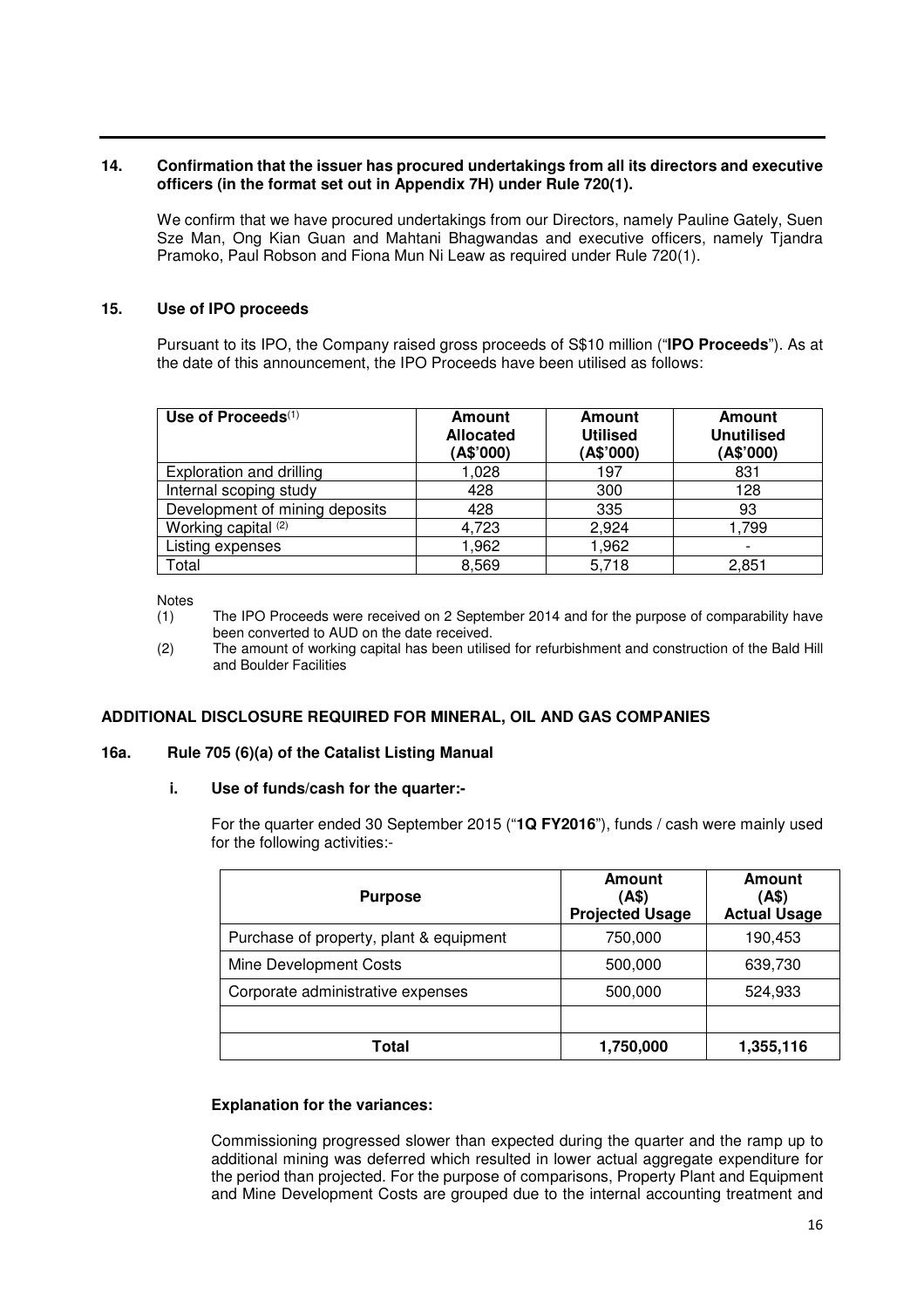need to be compared in aggregate for the purpose of use of funds. We continue to try and minimise our use of cash where minor technical issues arise and not ramp up spending until preceding activities are successfully completed and are still on track to commence production in 3Q FY2016 and expect an increase in use of funds in this period.

### **ii. Projection on the use of funds/cash for the next immediate quarter, including principal assumptions:-**

For the next immediate quarter (financial period from 1 October 2015 to 31 December 2015 ("**2Q FY2016**")), the Company's use of funds/cash for development activities are expected to be as follows:-

| <b>Purpose</b>                          | Amount<br>(AS) |
|-----------------------------------------|----------------|
| Purchase of property, plant & equipment | 600,000        |
| Mine Development Costs                  | 100,000        |
| Corporate administrative expenses       | 500,000        |
| Total                                   | 1,200,000      |

#### **17a. Rule 705 (7)(a) of the Catalist Listing Manual**

**Details of exploration (including geophysical surveys), mining development and/or production activities undertaken by the Company and a summary of the expenditure incurred on those activities, including explanation for any material variances with previous projections, for the period under review. If there has been no exploration, development and/or production activity respectively, that fact must be stated;** 

AMA has continued its commissioning of its Bald Hill facility during the quarter ended 30 September 2015 and has expended A\$830,183 for Mine Development and Property, Plant and Equipment. These costs are incurred as part of the commissioning on the assets and mine infrastructure at the Bald Hill Mine Site.

## **17b. Rule 705 (7)(b) of the Catalist Listing Manual**

#### **Update on its reserves and resources, where applicable, in accordance with the requirements set out in Practice Note 4C, including a summary of reserves and resources as set out in Appendix 7D.**

The Company has no material updates on the reserves and resources as set out in the IQPR (Independent Qualified Person's Report) dated 16 July 2015.

#### **18. Negative Confirmation by the Board pursuant to Rule 705(5) and Rule 705(6)(b) of Catalist Listing Manual.**

We, Pauline Gately and Simone Suen, being two directors of Alliance Mineral Assets Limited, do hereby confirm on behalf of the Board of Directors of the Company (the "**Board**") to their best knowledge, that nothing has come to the attention of the Board which may render the unaudited financial statements for the 3 month financial period ended 30 September 2015 and the above information provided to be false or misleading in any material aspect.

On behalf of the Board